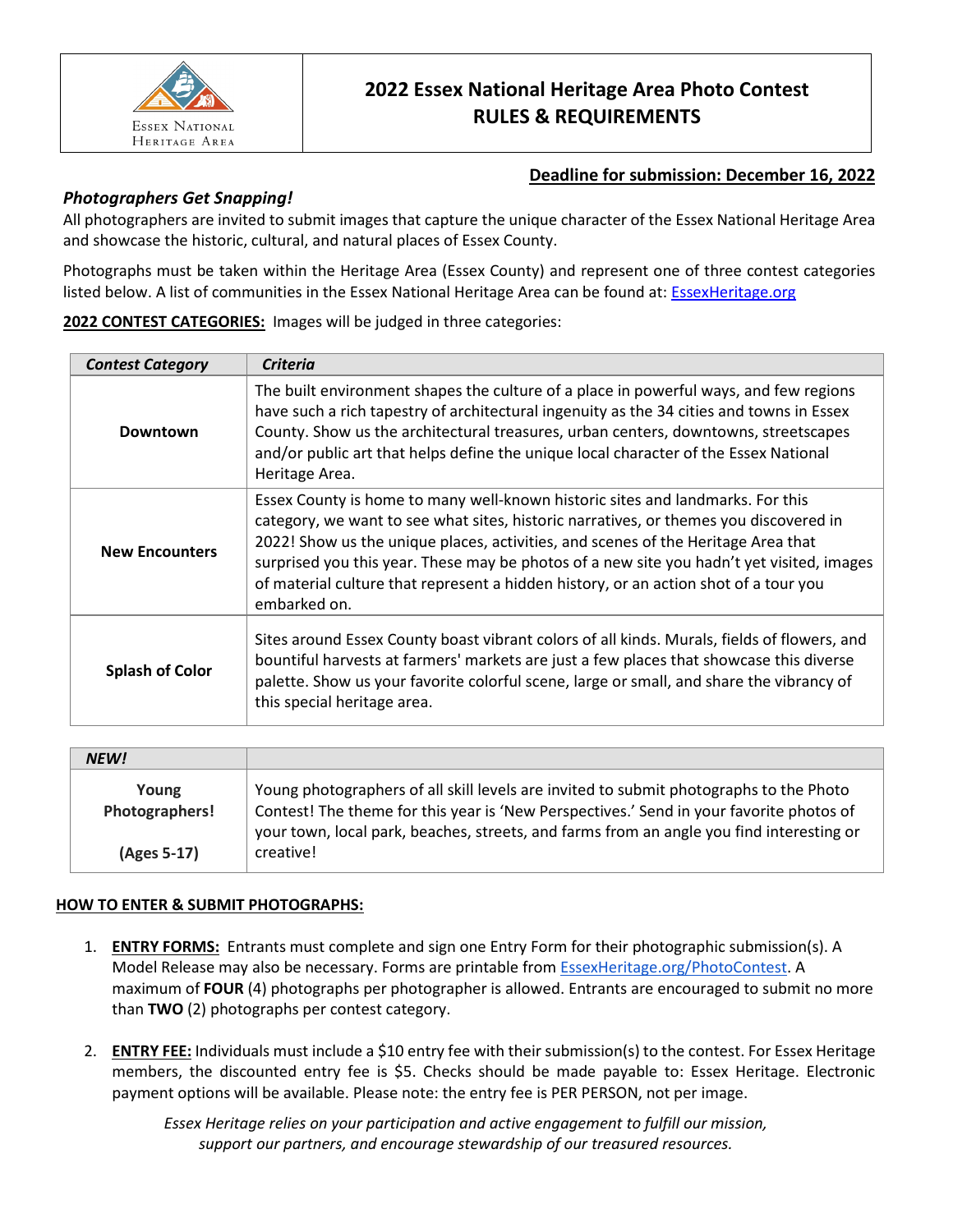

## **2022 Essex National Heritage Area Photo Contest RULES & REQUIREMENTS**

**JUDGING:** Entries will be judged on the basis of creativity, photographic quality, and effectiveness in conveying the beauty and/or unique character of the Essex National Heritage Area in one of the contest categories. Although not required, judges often find written descriptions of photos helpful, and encourage entrants to share a brief background on their image.

A panel of three guest judges will select three winners from each category, in addition to an overall Grand Prize winner. All eligible photographs will then be shared via Essex Heritage's social media for public voting of the People's Choice award (Entrants should indicate on the Entry Form images they wish to remove from public voting).

**RIGHTS:** Photos that violate or infringe upon another person's copyright are not eligible. For a photo in which a person is recognizable, you must provide a model release from the subject or, in the case of a minor, the subject's parent or guardian. A **Model Release** is printable fro[m EssexHeritage.org/PhotoContest.](http://www.essexheritage.org/photocontest)

Photographers retain all rights to their work. Artists grant Essex Heritage and our partners, including but not limited to the Merrimack Valley Planning Commission, the right to reproduce, distribute, publicly display and/or use submitted photographs in print or electronic publications, including promotional materials. *Essex Heritage will always attempt to credit any reproduced photograph(s).*

**WINNING IMAGES:** Winners will be notified and announced by early February 2023. There will be up to eleven (11) prizes awarded. (Upcoming prizes will be announced in Spring of 2022.)

Winning images will be displayed at the National Park Service Visitor Center in Salem (2 New Liberty Street, Salem, MA) and at the office of the Merrimack Valley Planning Commission (160 Main Street, Haverhill, MA) for up to one year. Winning images will also be used in Essex Heritage publications as well as posted on the Essex Heritage website at [EssexHeritage.org](https://essexheritage.org/) and other social media outlets.

### **HOW TO ENTER & SUBMIT PHOTOGRAPHS:**

- **1.** Fill out and sign ONE (1) Entry Form, and sign a Model Release if necessary (see above). The forms are printable from [EssexHeritage.org/PhotoContest.](http://www.essexheritage.org/photocontest)
- **2.** Submit up to FOUR (4) photograph(s) one of two ways:
	- a. Via flash drive
		- i. Mail to Essex Heritage, 10 Federal Street Suite 12 Salem, MA 01970 (Attention: Photo Contest).
	- b. Via Dropbox (preferred) or Google Drive
		- i. Email a link to your shared Dropbox or Google Drive folder to **photocontest@essexheritage.org**

**IMAGE GUIDELINES:** Minor adjustments, including spotting, dodging and burning, contrast and slight color adjustment or the digital equivalents, are acceptable. If judges believe that a photograph has been significantly altered, they reserve the right to disqualify it.

- Images must be submitted digitally, labeled with the title and artist.
- Photographs should be taken and shared at the highest resolution possible.
- We recommend digital image size set at a minimum of 300 ppi.
- Photographs must be in a .jpeg, .jpg, or .gif format.
- All photos must have been captured between January 1, 2022 and December 16, 2022.